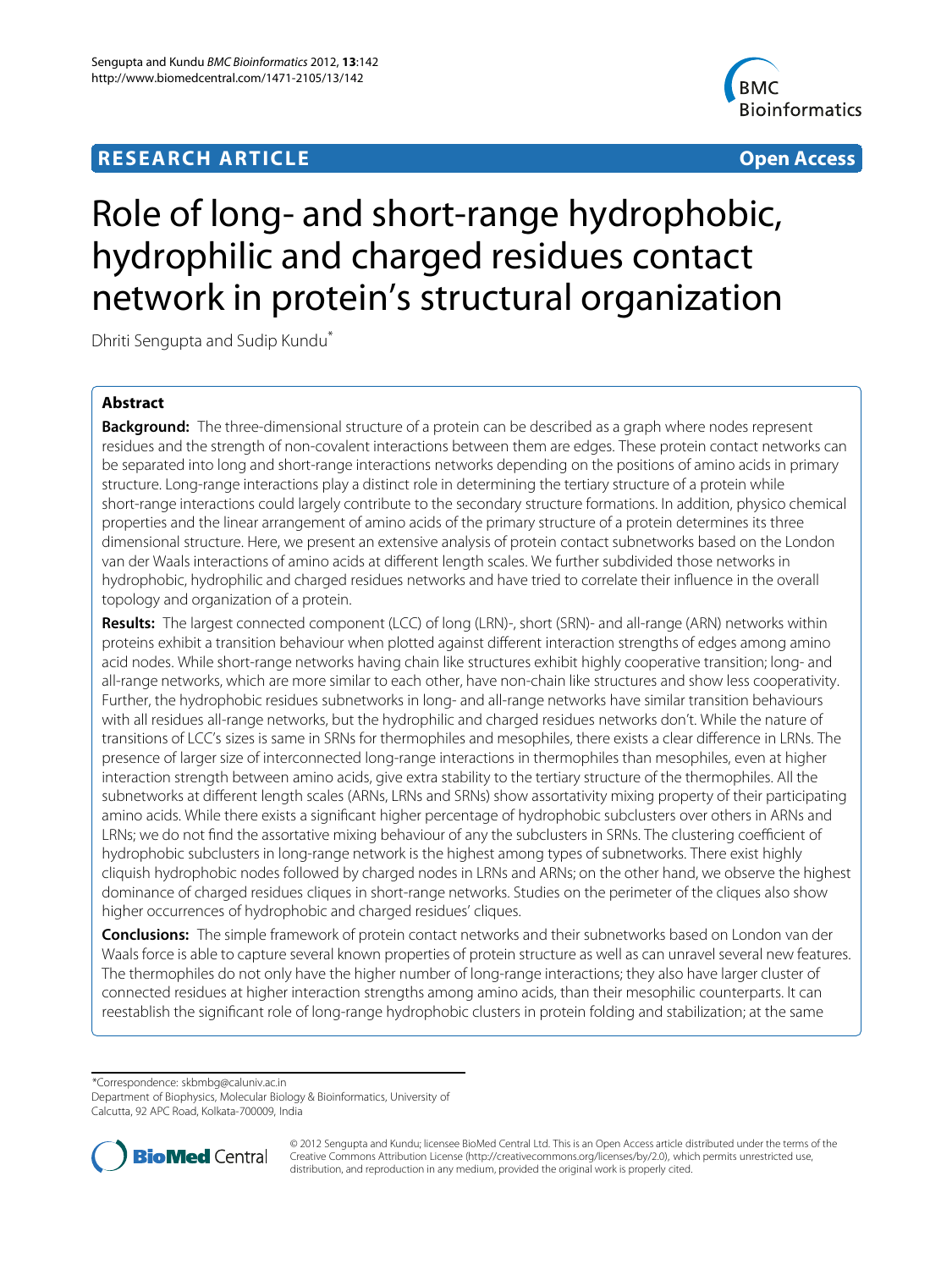time, it shed light on the higher communication ability of hydrophobic subnetworks over the others. The results give an indication of the controlling role of hydrophobic subclusters in determining protein's folding rate. The occurrences of higher perimeters of hydrophobic and charged cliques imply the role of charged residues as well as hydrophobic residues in stabilizing the distant part of primary structure of a protein through London van der Waals interaction.

**Keywords:** Protein contact network, Largest cluster transition, Assortativity, Clustering coefficient, Cliques

## **Background**

Proteins are important biomolecules having a large number of structural and functional diversities [\[1\]](#page-10-0). It is believed that these 3D structural, and hence functional, diversities of proteins are imprinted in the primary structure of proteins. While the primary structure of a protein is a linear arrangement of different amino acids connected with their nearest neighbours through peptide bonds in 1D space, the 3D structure can be considered as a complex system emerged through the interactions of its constituent amino acids. The interactions among the amino acids within a protein can be presented as an amino acid network (often called as protein contact network) in which amino acids represent the nodes and the interactions (mainly non-bonded, non-covalent) among them represent the undirected edges. This representation provides a powerful framework to uncover the general organized principle of protein contact network and also to understand the sequence structure function relationship of this complex biomolecule [\[2-](#page-10-1)[5\]](#page-10-2). Analysis of different topological parameters of protein contact networks help researchers to understand the various important aspects of a protein including its structural flexibility, key residues stabilizing its 3D structure, folding nucleus, important functional residues, mixing behavior of the amino acids, hierarchy of the structure, etc [\[6-](#page-10-3)[12\]](#page-10-4). A web-server AminoNet has recently been launched to construct, visualize and calculate the topological parameters of amino acid network within a protein [\[13\]](#page-10-5).

Researchers have also studied the role of inter-residue interactions at different length scales of primary structure in protein folding and stability [\[14-](#page-10-6)[20\]](#page-10-7). Long-range interactions are said to play a distinct role in determining the tertiary structure of a protein, as opposed to shortrange interactions, which could largely contribute to the secondary structure formations [\[14,](#page-10-6)[15\]](#page-10-8). Bagler and Sinha have concluded that assortative mixing (where, the nodes with high degree have tendency to be connected with other high degree nodes) of long-range networks may assist in speeding up of the folding process [\[21\]](#page-10-9). They have also observed that the average clustering coefficients of long-range scales show a good negative correlation with the rate of folding of proteins. It should be clearly noted that while the long and short-range interactions are determined by the positions of amino acids in primary

structure, the contact networks are determined by the positions of amino acids' in 3D space.

When a protein folds in its native conformation, its native 3D structure is determined by the physico-chemical nature of its constituent amino acids. The dominance of hydrophobic residues in protein folding is already shown in [\[22-](#page-10-10)[24\]](#page-10-11). The role of long-range hydrophobic clusters in folding of  $(\alpha/\beta)_8$  barrel proteins [\[17\]](#page-10-12) and in the folding transition state of two-state proteins is also reported in [\[19\]](#page-10-13). Poupon and Mornon have shown a striking correspondence between the conserved hydrophobic positions of a protein and the intermediates formed during its initial stages of folding constituting the folding nucleus [\[25\]](#page-10-14). We too have performed a comparative topological study of the hydrophobic, hydrophilic and charged residues contact networks and have shown that hydrophobic residues are mostly responsible for the overall topological features of a protein [\[12\]](#page-10-4). Very recently, we have studied how the topological parameters of amino acids within a protein contact network depend on the their physico chemical properties [\[26\]](#page-10-15).

However, the topology of protein contact subnetworks based on physico chemical properties of amino acids and at the same time, at different length scale has not been studied extensively. In our present study, we have constructed and analyzed protein contact networks at two different length scales, long-range and short- range, for a large number of proteins covering all classes and folds. These long and short-range amino acids contact networks have been further divided into subnetworks of hydrophobic, hydrophilic and charged residues.

Here, we have studied the transition of largest cluster sizes; the mixing behaviour of nodes; overall cliquishness as well as preference of specific types of cliques (subgraph where every pair of vertices are connected by an edge) over others in different subnetworks. We observe that the transition behaviours of long-range networks and short-range networks are different and the former have higher similarity with all-range networks. Comparison of the homologs of mesophilic and thermophilic proteins show that there exist a difference in their longrange networks. While the mixing behaviour of amino acids within all-range contact network is reflected in their long- and short-range subnetworks, the hydrophobic subnetworks have a major significant contribution in determining the overall mixing property of long-range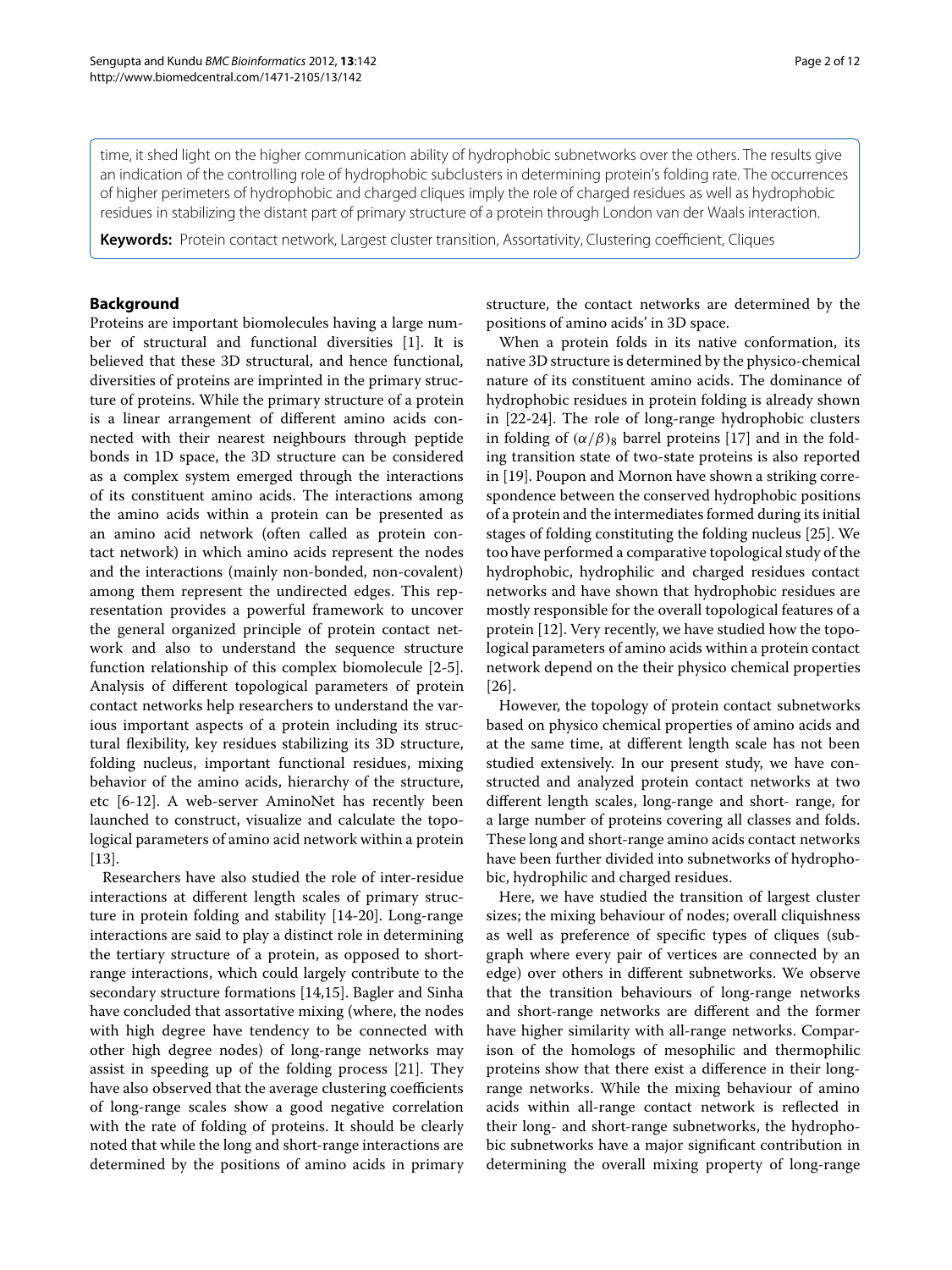networks. We also demonstrate the higher occurrence of hydrophobic residues' cliques in all- and long-range networks. On the other hand, cliques of charged residues are over-represented in short-range networks. There also exist higher perimeter of charged residues cliques with three vertices (in addition to hydrophobic cliques), which in turn, indicate to the importance of charged residues in bringing and stabilizing the distant part of primary structure in 3D space.

## <span id="page-2-0"></span>**Methods**

#### **Construction of amino acid networks**

Primary structure of a protein is a linear arrangement of twenty different types of amino acids in one-dimensional space where any amino acid is connected with its nearest neighbours through peptide bonds. But when a protein folds in its native conformation, distant amino acids in the one-dimensional chain may also come close to each other in 3D space, and hence, different non-covalent interactions are possible among them depending on their orientations in 3D space. Considering the amino acids as nodes and the London van der Waals' interactions (which satisfy the condition given below) among them as edges, we construct protein contact network (PCN).

#### *Interaction strength between amino acids*

Strength of interaction between two amino acid side chains is evaluated as a percentage given in [\[4\]](#page-10-16) by:

$$
I_{ij} = \frac{n_{ij}}{\sqrt{N_i \times N_j}} \times 100
$$
 (1)

where,  $n_{ij}$  is the number of distinct interacting pairs of side-chain atoms between the residues*i* and *j*, which come within a distance of 5A◦ (the higher cutoff for attractive London–van der Waals forces [\[27\]](#page-10-17)) in the 3D space. *Ni* and *Nj* are the normalization factors for the residues *i* and *j*, respectively. We have determined the normalization factors *Ni* for all 20 residue types using the method described in [\[3\]](#page-10-18) and given below.

$$
N_i = \sum_{j=1}^{p} \frac{MAXM(TYPE(i_k))}{p}
$$
 (2)

The number of interaction pairs including mainchain and side-chain made by residue type *i* with all its surrounding residues in a protein *k* is evaluated.  $MAXM(TYPE(i_k))$  is considered by the maximum number of interactions make by residue *i* in protein *k*. In our case, *k* varies from 1 to 495 (the size of our data set). The normalization factors take into account the differences in the sizes of the side chains of the different residue types and their propensity to make the maximum number of contacts with other amino acid residues in protein structures [\[3\]](#page-10-18).

#### *Existence of edge between amino acid nodes*

An important feature of such a graph is the definition of edges based on the normalized strength of interaction between the amino acid residues in proteins. Once *Iij* is evaluated for all pairs of amino acid residues, a cutoff value (*Imin*) is chosen. Any pair of amino acid residues (*i* and *j*) with an interaction strength of *Iij*, are connected by an edge if  $I_{ij} > I_{min}$ . This cutoff  $(I_{min})$  is varied from 0% (> 0% is referred as 0%) to 10%. Thereafter, PCNs are constructed for all the proteins present in our data set at these varying cutoffs. As the interaction cutoff increases from 0% to 10%, the number of edges in the PCNs decreases; because, at higher cutoff, the number of nodes making the higher number of interactions is less. Very few numbers of amino acids sustain interactions at 10% cutoff. It should be mentioned that the definition of amino acid interaction is purely based on the number of distancebased London van der Waals' contacts between two amino acid residues.

### *PDB structures used*

A total of 3,087 non-redundant proteins were retrieved from the protein data bank [\[28\]](#page-10-19) that fulfill the following criteria: 1) Maximum percentage identity: 30, 2) Resolution:  $\leq$  3.0, 3) Maximum R-value: 0.3, 4) Sequence length: 300-10,000, 5) CA only entries: excluded, 6) Non X-ray entries: excluded and 7) CULLPDB by chain. We should mention that proteins with less than 300 amino acids are avoided in this study to get subclusters (from different subnetworks) of reasonable size. Subclusters with less than 30 amino acids are not enough for study of topological parameters.

A set of 3,087 proteins meet up the above mentioned criteria. From this set, we removed all those proteins for which the atomic coordinates of any amino acid are missing. The protein contact networks that we generate are totally based on atomic distances of the amino acids, so missing amino acids or atomic coordinates may give erroneous values of different network parameters (degree, clustering coefficient, etc). Finally, we obtained a set of 495 proteins (PDB codes listed in Additional file [1\)](#page-10-20) for our analysis.

## *Long-range, short-range and all-range protein contact subnetworks*

We have constructed the long-range interaction network (LRN), short-range interaction network (SRN) and allrange interaction network (ARN). If any amino acid *i* has an interaction with any other amino acid *j*, whether this would be a part of the LRN or SRN depends on the distance  $x = |i - j|$  between the *i*<sup>th</sup> and *j*<sup>th</sup> amino acids in the primary structure. If  $x > 10$ , LRN is produced, while if  $x \le 10$ , a SRN is produced [\[5](#page-10-2)[,12](#page-10-4)[,26\]](#page-10-15). It is clear that  $x > 0$ will provide ARN.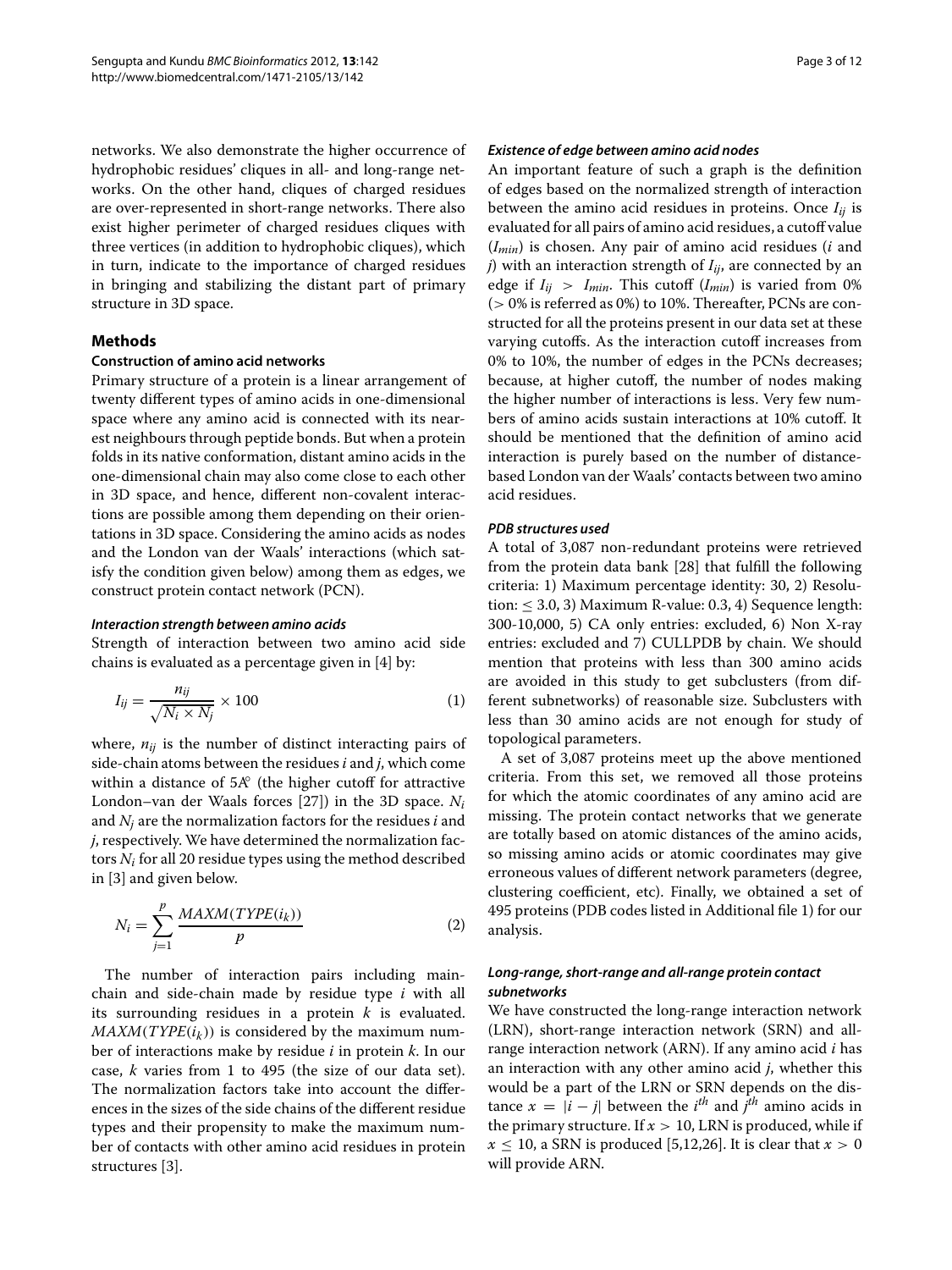*Hydrophobic, hydrophilic and charged residues subnetworks*

It is also known that each of the 20 amino acids within a protein has different side chain and different physicochemical properties. Based on it, the 20 amino acid residues are grouped into three major classes: hydrophobic (F, M, W, I, V, L, P, A), hydrophilic (N, C, Q, G, S, T, Y), and charged  $(R, D, E, H, K)[12]$  $(R, D, E, H, K)[12]$ . We have generated hydrophobic networks (BN) where the hydrophobic residues are considered as nodes and link between them is established if their interaction strength exceeds a particular threshold (as defined earlier). Hydrophilic networks (IN), charged networks (CN) and all amino acid networks (AN) are constructed similarly. We should once again mention that the BNs, INs and CNs generated here are based only on the Van der Walls forces. The networks thus formed have more than one subnetwork, with the number of nodes varying over a wider range.

#### **Network parameters**

Each of the networks is represented as an adjacency matrix. Any element of the adjacency matrix (A), connecting the *i*<sup>th</sup> and *j*<sup>th</sup> nodes, is given as:  $a_{ij} = 1$ , if  $i \neq j$  and nodes *i* and *j* are connected by an edge, the value is 0 if  $i \neq j$  and nodes *i* and *j* are not connected or if  $i = j$ .

#### *Mixing behaviour of nodes*

To study the tendency for nodes in networks to be connected to other nodes that are like (or unlike) them, we have calculated the Pearson correlation coefficient (*r*) of the degrees at either ends of an edge. Its value has been calculated using the expression suggested by Newman [\[29\]](#page-10-21) and is given as

$$
r = \frac{M^{-1} \sum_{i} j_{i} k_{i} - [M^{-1} \sum_{i} 0.5(j_{i} + k_{i})]^{2}}{M^{-1} \sum_{i} 0.5(j_{i}^{2} + k_{i}^{2}) - [M^{-1} \sum_{i} 0.5(j_{i} + k_{i})]^{2}}
$$
(3)

Here  $j_i$  and  $k_i$  are the degrees of the vertices at the ends of the  $i^{th}$  edge, with  $i = 1, \dots M$ . The networks having positive and negative *r* values are assortative and disassortative, respectively. In addition, the value of this parameter (*r*) gives a quantitative estimation of the mixing behaviour of nodes in a network.

#### *Clustering coefficients*

The clustering coefficient (*C*) is a measure of local cohesiveness. (*Ci*) of a node *i* is the ratio between the total number of links actually connecting its nearest neighbors and the total number of possible links between the nearest neighbors of node *i*. In other words,  $(C_i)$  enumerates the number of loops of length three maintained by a node *i* and its interconnected neighbors. It is given by

$$
C_i = \frac{2e_i}{k_i(k_i - 1)}\tag{4}
$$

Here *ei* is the total number of edges actually connecting the  $i^{th}$  node's nearest neighbors and  $k_i$  is the number of neighboring nodes of node *i*.

#### *Largest Connected Component*

After the adjacency matrices are constructed at different cutoffs of varying strengths of interaction, they are subsequently subjected to depth first search method [\[30\]](#page-10-22) to identify their distinct clusters and cluster forming nodes. The giant cluster (defined here as "Largest Connected Component" or LCC) is the largest group of connected nodes in a network that are reachable to each other directly or indirectly. The size of the LCC in a network (in terms of the number of amino acid residues) depends on the connection (edges) among amino acid nodes and the existence of edge depends on the interaction strength cut-off. Thus, the size of LCC becomes a function of *Imin* cut-off.

We have determined the largest connected components and their sizes from adjacency matrices formed at varying cutoffs of strengths of interaction. The sizes of largest cluster are normalized with respect to the total number of residues in the protein, so that it is no more dependent on the size of the protein.

## **Results and discussion**

We have constructed and analyzed hydrophobic (BN), hydrophilic (IN), charged (CN) and all (AN) residues' London van der Waals contact networks at three different length scales [long-range interaction networks (LRNs), short-range interaction networks (SRNs) and all-range interaction networks (ARNs)] for each of the 495 proteins at different interaction strength (*Imin*) cutoffs (see [Methods\)](#page-2-0).

Earlier studies showed that the Largest Connected Component (LCC) is a very important parameter in network analysis, it provides information on the nature and connectivity of the network [\[4](#page-10-16)[,31\]](#page-10-23). The normalized size of LCC when plotted as a function of *Imin* value, undergoes a transition for all proteins , irrespective of their sizes or folds. The *Imin* value at which the size of LCC is half of the size at *Imin*=0% is termed as *Icritical* [\[4,](#page-10-16)[31\]](#page-10-23). It is also reported that the values of *Icritical* fall within a narrow range for proteins of all sizes and folds [\[4\]](#page-10-16).

Here, we have first studied the nature of transition of different subclusters (LRN, SRN, ARN and BN, IN, CN, AN). We have plotted the normalized size of the LCC as a function of  $I_{min}$  (from  $I_{min} = 0\%$  to 10%) for different subnetworks (Figure [1](#page-4-0) and Additional file [2\)](#page-10-24).

## **Transitions of largest clusters' sizes depend on length scale of the networks**

Results indicate that the nature of transition in ARN-AN is closer to LRN-AN than SRN-AN (Figure [1\)](#page-4-0). As expected,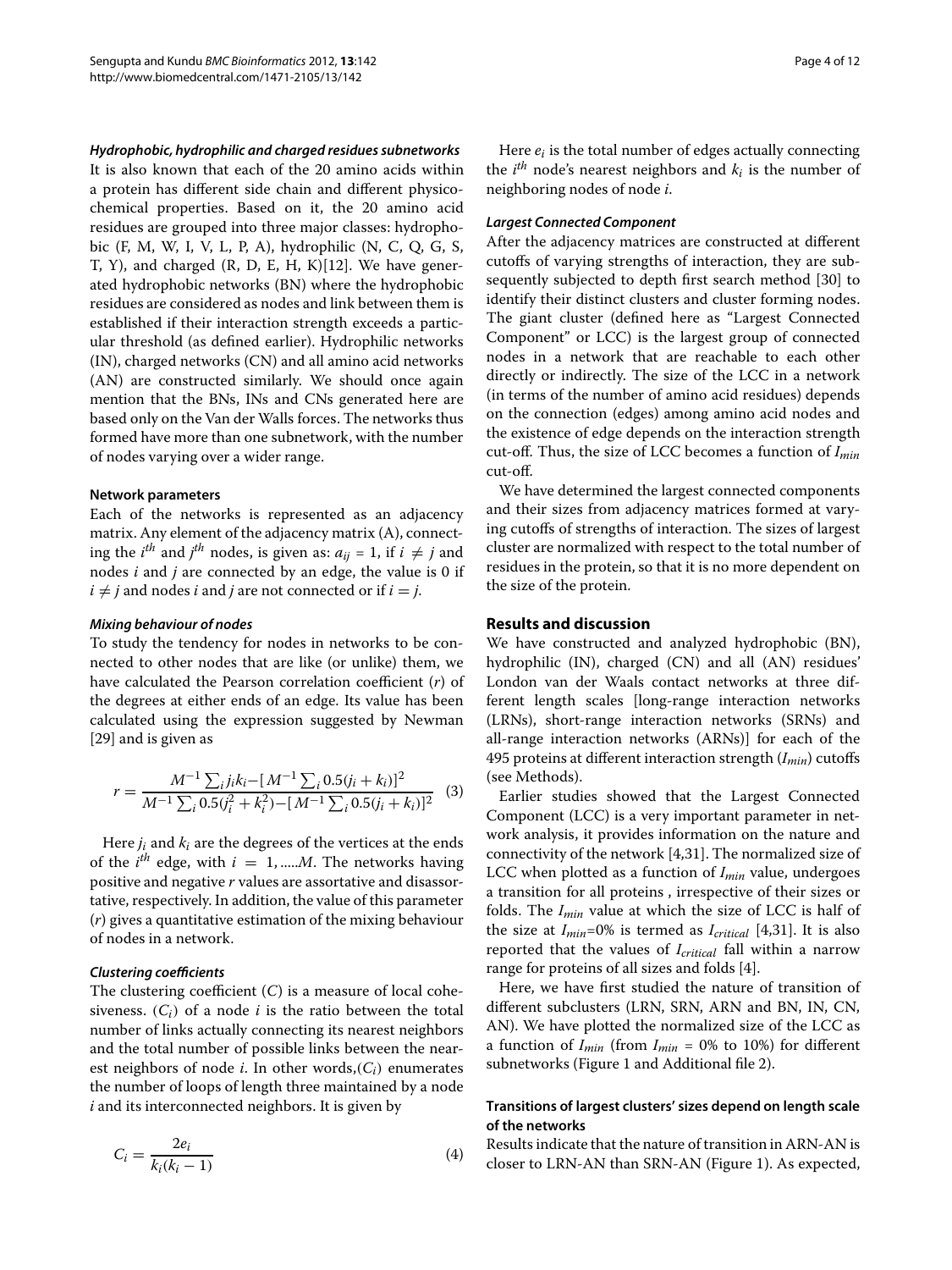

<span id="page-4-0"></span>in ARN-ANs, the largest cluster include all of the residues in the protein at  $I_{min} = 0\%$ . The transitions take place within a narrow range (2% - 5.5%), with *Icritical* varying from nearly 3% to 4.5% in approximately 90% proteins (Figure [1\)](#page-4-0). However, in LRN-ANs, the transition begins from a slight lower cutoff, and the process of transition in LCC is faster than ARN-ANs but slower than SRN-ANs. In LRN-ANs, the *Icritical* values vary from 1.5% to 3% in approximately 88% proteins. On the other hand, the transitions in SRN-ANs are very steep; and in approximately 86% proteins, the values of *Icritical* vary from 1% to 1.5%. In SRNs, the clusters are highly connected at lower *Imin* cutoffs, infact, the average cluster size of SRN-ANs (almost same as ARN-ANs) is higher than LRN-ANs at  $I_{min} = 0\%$ (Table [1\)](#page-5-0).

Thus, the above results clearly indicate -(i) sharp transition of SRNs in comparison to LRN and ARNs, (ii) early transition of SRNs, and (iii) more similar transition of LRNs and ARNs. The steep transition in SRN-ANs is attributed to the fact that it has a chain like structure at *Imin*=0% (Additional File [3\)](#page-10-25), and as *Imin* increases, the loss of a specific contact in this chain-like cluster has a high probability to break the chain, thus quickly generating a larger number of clusters. On the other hand, the early onset of transition in SRN-ANs (Figure [1\)](#page-4-0) is attributed to the fact that they have a significant lower strength of interaction  $(I_{ii})$  than LRN-ANs (2.56 and 2.86, respectively, with  $p < 0.05$ ). However, we should mention that the average degree of SRN-ANs is higher than LRN-ANs at *Imin*=0% (4.03 and 3.93, respectively).

On the other hand, the LRN and ARN at *Imin*=0% do not have chain like structures (Additional File [3\)](#page-10-25) and thus they are more resistant to the elimination of edges as *Imin* increases. This is also one of the reasons why the transitions of LRN and ARN are more similar. Furthermore, in ARN-ANs, at lower *Imin* cutoff, when all of the residues are connected in a single large cluster, both the long- and short-range interactions are involved in it. But as we increase the cutoff, the contribution from shortrange interactions decreases more rapidly than long-range interactions. And thereafter (at higher *I<sub>min</sub>* cut off), the residues in the protein network are mainly connected by the long-range interactions. So, these explain the similar transition nature of LCC in ARN-ANs and LRN-ANs.

It is also well established that the long-range interactions (interactions among amino acids distantly placed in primary structure) stabilizes the tertiary structural integration of a protein. Thus, the similar transition behaviour of LRN and ARN is also expected. The similarity in transition profile of long-range and all-range network's LCC in proteins suggest that long-range interactions are guiding the overall topology and stability of the tertiary structure of a protein. At the same time, we want to give emphasis on another point described below. The interaction strength gives a clear measure of how the amino acids are connected and tightly bound within a protein, which in turn is related to the packing and stability of a protein. The tertiary structure is mainly stabilized through interactions among amino acids placed at long distant in the primary structure. Thus, the existence of comparative larger size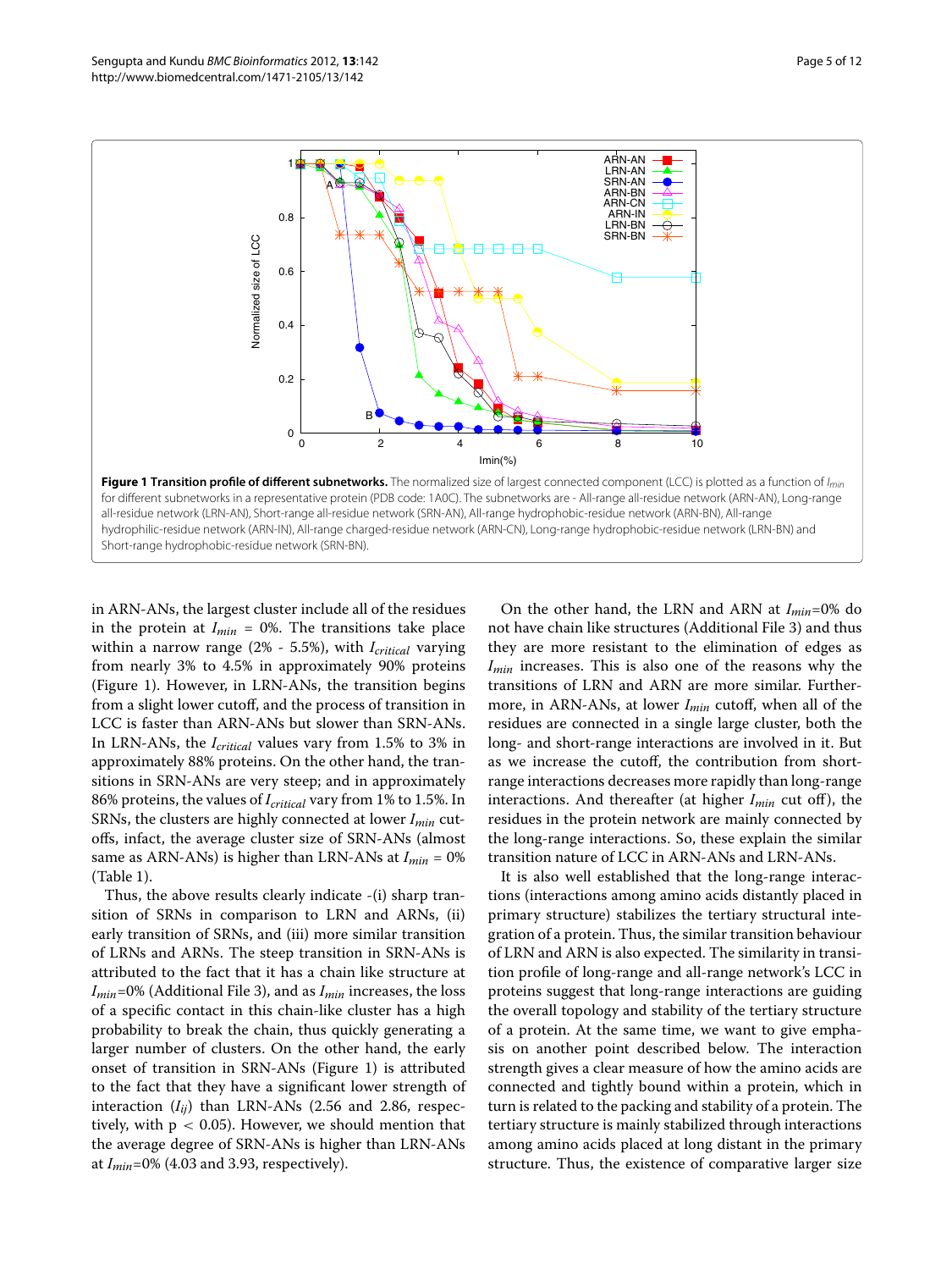| Length scale | Type      | Avg cluster size    | $\langle r \rangle$ | $\langle C \rangle$ |
|--------------|-----------|---------------------|---------------------|---------------------|
| <b>LRN</b>   | <b>BN</b> | $101.59 \pm 53.66$  | $0.13 \pm 0.10$     | $0.24 \pm 0.05$     |
|              | IN        | $44.16 \pm 13.03$   | $-0.04 \pm 0.19$    | $0.14 \pm 0.06$     |
|              | AN        | $350.5 \pm 134.77$  | $0.17 \pm 0.07$     | $0.16 \pm 0.03$     |
| <b>SRN</b>   | <b>BN</b> | $38.55 \pm 11.10$   | $-0.11 \pm 0.17$    | $0.29 \pm 0.08$     |
|              | <b>AN</b> | $430.93 \pm 145.06$ | $0.21 \pm 0.06$     | $0.35 \pm 0.03$     |
| <b>ARN</b>   | <b>BN</b> | $156.59 \pm 70.75$  | $0.27 \pm 0.08$     | $0.39 \pm 0.03$     |
|              | IN        | $68.38 \pm 41.33$   | $0.15 \pm 0.15$     | $0.29 \pm 0.06$     |
|              | <b>CN</b> | $47.42 \pm 18.34$   | $0.14 \pm 0.16$     | $0.27 \pm 0.07$     |
|              | AN        | $436.28 \pm 141.01$ | $0.30 \pm 0.04$     | $0.35 \pm 0.01$     |

<span id="page-5-0"></span>**Table 1 Average cluster size, average Pearson correlation coefficient (-r) and average clustering coefficients (-C) of hydrophobic (BN), hydrophilic (IN), charged (CN), and all-amino-acids (AN) networks at different length scales viz. the long-range (LRN), short-range (SRN) and all-range (ARN) interaction networks are listed for I***min* **= 0**

LCC in LRNs at higher *Imin* suggests that a protein may need larger amount of possible non-covalent interactions (in addition to others) in bringing and holding together distant part of the primary structure of a protein in 3D space.

The difference in transition profiles of LRN and SRN clearly also indicate that the cooperativities of their transitions are different. One may be interested to compare the cooperativity indexes of those transitions. The shape of the LCC size versus *Imin* curve can be expressed in the terms of the ratio of the *Imin* cutoff at which the transitions begins and the *Imin* cutoff at which the clusters just break down into many small sub-clusters (for example, points A and B as marked in SRN-AN of Figure [1\)](#page-4-0). This ratio is called the cooperativity index (CI) [\[32\]](#page-10-26). Higher CI value suggests more cooperativity. Without any numerical calculation, just from the nature of transition profiles, it is very much clear that the CI values for SRN-ANs are comparatively very high than those of LRN-ANs and ARN-ANs. When we calculate it in a representative protein 1A0C, SRN-AN show the highest average CI value (0.53), which is approximately 1.5 times of CI values of LRNs (0.35) and ARNs (0.31). We want to mention that a more rigorous general method is needed to define the point A and B of Figure [1.](#page-4-0)

## *Transition of hydrophobic subcluster is similar to that of all amino acids network*

We have also studied how the sizes of the largest clusters vary in the ARN-BNs, ARN-INs and ARN-CNs. Here, we find that ARN-BNs have a transition nature more inclined towards the ARN-ANs (Figure [1\)](#page-4-0). The transition takes place in exactly the same range of ARN-ANs; *Icritical* varies from 2.5% to 4.5%. On the contrary, ARN-INs and ARN-CNs don't show any single state transition throughout (Figure [1\)](#page-4-0). Interestingly, when comparing LRN-BNs and

SRN-BNs, the nature of transition in LRN-BNs are more closer to ARN-ANs (*Icritical* <sup>∼</sup> 3) than SRN-BNs which do not show a clear phenomenon of single state transition (Figure [1\)](#page-4-0).

The above results clearly indicate the predominant role of hydrophobic subclusters in shaping the transition behaviour of long-range and all range all amino acids network.

## *Thermophilic and mesophilic show differences in their long-range transition*

We have also studied the variation of LCC in 12 pairs of mesophilic and their corresponding thermophilic proteins (PDB IDs are taken from [\[4\]](#page-10-16)). Comparing the size of LCC of mesophilic and thermophilic proteins at different *Imin*, Brinda *et al* have observed the larger size of LCC in thermophilics and this gives possible explanation for their higher stability [\[4\]](#page-10-16).

Here, we have studied the transition of LCC for SRNs, LRNs and ARNs separately (Figure [2\)](#page-6-0). While the nature of transitions of LCC's sizes are same in SRNs for thermophiles and mesophiles, there exist a clear difference in LRNs. The *Icritical* values for SRNs lies between 1-1.5 in both thermophiles and mesophiles. But, in LRNs, the values of *Icritical* (lies between 3.5-4) for thermophiles are higher than those of mesophiles (*Icritical* lies between 3-3.5). The presence of larger size of interconnected longrange interactions in thermophiles than mesophiles, even at higher *Imin* cut-off, give extra stability to the tertiary structure of the thermophiles.

Brinda et al [\[4\]](#page-10-16) showed that at higher *Imin* the size of LCC of ARN in thermophilic is higher than that of mesophilic and thus providing extra stability to the thermophilic protein. They have not studied the transition of long and short -range networks separately. However, Gromiha [\[33\]](#page-10-27) clearly predicted that the residues occurring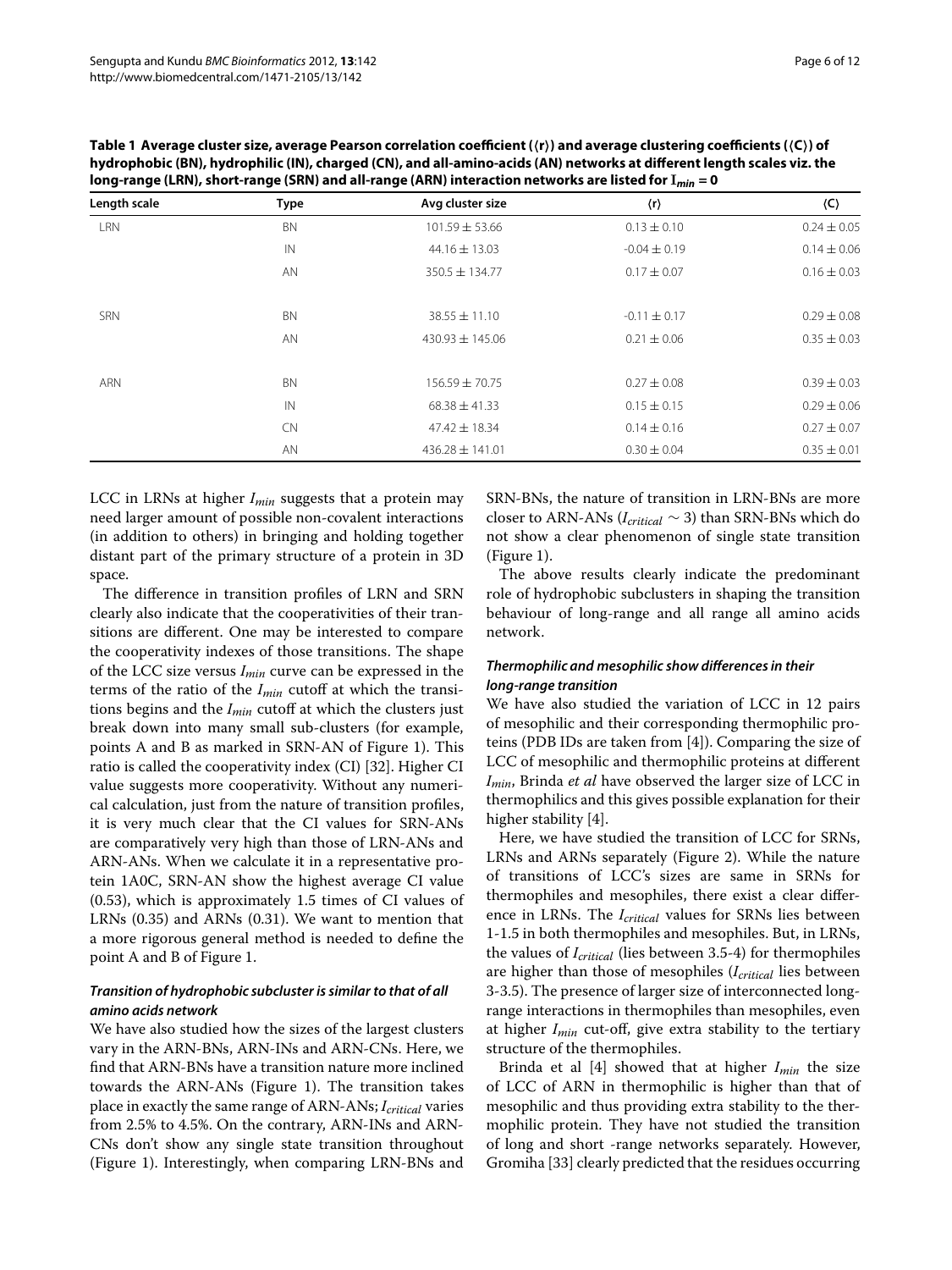

<span id="page-6-0"></span>in the range of 31-34 residues apart in the sequence contribute significant long-range contacts to the stability of thermophilic proteins. They also showed that the thermophiles have more residue pairs than mesophilics. Here, our results confirm the previous observations; in addition, it shows that the thermophiles do not have only the higher number of residue pairs in long-range interactions, they have also larger cluster of connected residues at higher *Imin* than their mesophilic counterparts. This observation also indicates that there exist higher interaction strengths among the amino acid nodes of these thermophilic long-range clusters.

#### **Mixing behaviour of the amino acid nodes**

Next, we shall discuss the mixing behavior of nodes in different subclusters and try to find whether an amino acid with higher number of connections have tendency to be connected with another amino acid with higher degree or not. This, in turn, will give also an idea whether the probability of connections of any amino acid with other is random or it has any preference. In our earlier work, we showed assortative mixing behaviour of the hydrophobic residues in overall protein structure [\[12\]](#page-10-4). Here, we extend those studies in different subnetworks to get an idea of their individual nature and also their relative contribution in fixing the mixing behaviour of amino acids in overall protein.

To understand this mixing behaviour, we have calculated Pearson correlation coefficient (*r*) of the networks (for details see [Methods\)](#page-2-0). Depending on the mixing behavior of nodes, a network is either of two types –

assortative ( +*r* value) or disassortative ( -*r* value). A network is said to be assortative, if the high-degree nodes in the network tend to be connected with other high-degree nodes and disassortative when the high-degree nodes tend to connect to other low-degree nodes.

## *Different length scales networks (LRN, SRN and ARN) are assortative*

We have selected all the subclusters having at least 30 amino acid nodes [\[12,](#page-10-4)[13\]](#page-10-5). At  $I_{min} = 0$  %, the all range (ARN), long-range (LRN) and short-range (SRN) interaction networks have positive (*r*)-values. The respective averages are 0.30, 0.17 and 0.21 (Table [1\)](#page-5-0). Thus, it is very much clear that networks formed at different length scales of primary structure have assortative mixings of amino acid nodes. ARNs are composed of LRNs and SRNs. Thus, mixing behaviour of amino acids in overall protein contact network is contributed by both the LRN and SRN.

## *Mixing behaviour of amino acids depends on the type of residues*

At *Imin* = 0%, the 91% of LRN-BNs clusters show assortative mixing; where average size of each cluster is 102 amino acid residues and the average value of  $(r_{LRN}^b)$  is 0.13 (Table [1\)](#page-5-0). Both LRN-BNs and LRN-ANs show high number of assortative subclusters even at higher *Imin* cutoffs. On the other hand, most of the LRN-INs show disassortative mixing behavior with only 39% of the INs showing assortative mixing  $((r_{LRN}^i) \sim -0.04)$ , average size of the clusters at  $I_{min} = 0\%$  cutoff is 44 residues. The Mann-Whitney *U*-test shows that the average assortativity value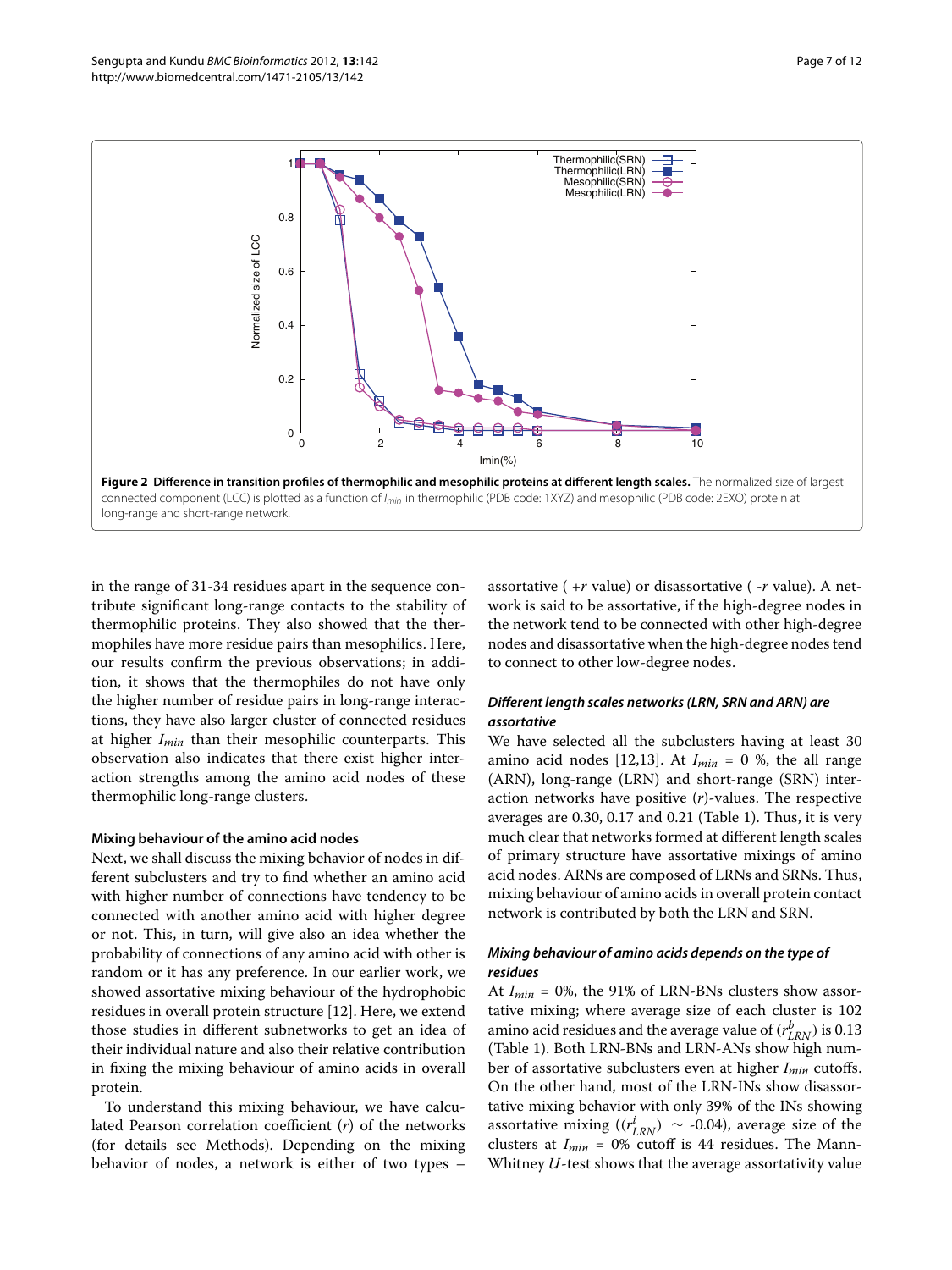of LRN-INs is significantly less than that of LRN-BNs (p-value = 3.553e-15). The LRN-CNs do not have any cluster having 30 or more nodes. The higher assortativity (or cluster size or clustering coefficients) of the BN subclusters than their respective IN subclusters, is independent of the number of hydrophobic or hydrophilic residues present in a protein. In our data set, 49 proteins have more number of hydrophilic residues than hydrophobics; even then the hydrophobic networks have larger average cluster size (BN∼ 146.79 and IN ∼ 118.18; p-value = 0.005) and a significantly higher assortativity ( $r^b \sim 0.28$  and  $r^i$  ∼ 0.18; p-value = 2.686e-06). The larger cluster sizes or assortativity values of the BNs thus indicate that these topological parameters depend on the physic-chemical behavior of constituent amino acids networks within the network.

Unlike LRNs, most of the SRN-BNs (almost 57%) show disassortative mixing of nodes. Average size of SRN-AN and SRN-BN clusters at 0% cutoff is about 431 and 39 amino acid residues, respectively.

ARNs are composed of LRN and SRNs, each of them show assortative mixing behavior. Again, each of these three networks has been classified into three different subnetworks based on their physico-chemical properties. In our earlier work (studied at *Imin* =0% only) we have shown that the ARN-BNs exhibit assortative mixing properties. In addition, here, we observe that (i) the higher percentage of hydrophobic residues' mixing behavior is of assortative type in LRN, and (ii) in SRN, the assortativity is an emergent property which is not apparently observed in its subclusters. Thus, the present result also confirms that the mixing behavior which also imply the connectivity pattern of the amino acid residues, depend on the physic-chemical nature of amino acids. Further, the propensity of an amino acid to be connected with other amino acids also depends on the position of the interacting amino acids in the primary structure. The mixing behavior of amino acids in overall protein and in longrange networks is more influenced by the hydrophobic residues.

## *Importance of assortative networks in communicating information*

The allostery signals in proteins transmit from the perturbed effector site to the substrate site through pathways and the experimental data suggests that the allosteric pathways are highly populated with hydrophobic residues in some of the allosteric proteins. For example, Ranganathan and coworkers have predicted and confirmed experimentally a set of energetically coupled residues (which form the allosteric pathways for PDZ domain family); most of the residues in these pathways are hydrophobic [\[34\]](#page-10-28). A hydrophobic groove is also reported in the allosteric pathways of CREB binding protein CBP [\[35\]](#page-11-0).

It is known that the information can be easily transferred through an assortative network as compared to a disassortative network [\[29\]](#page-10-21). We observe that most of the hydrophobic residues' subnetworks in PCNs (LRNs and ARNs) are assortative in nature. Thus, one can expect that for any perturbation at the residue level, the necessary communication to the distantly located site would pass easily through the chain of hydrophobic residues. We should mention that our contact network is based only on London van der Waals interaction, we have not considered other type of non-covalent interaction (like electrostatic interaction between charged residues, or hydrogen bonds). However, the result of our simple model indicates that the necessary signal of perturbation can be easily communicated through hydrophobic networks due to their assortative mixing patterns.

Further, protein folding is a cooperative phenomenon, and hence, communication amongst amino acids is essential, so that appropriate non-covalent interactions can take place to form the stable native state structure [\[36\]](#page-11-1). Selvaraj and Gromiha [\[17\]](#page-10-12) have shown that the hydrophobic clusters and network of long-range contacts pave the way for the folding and stabilization of alpha/beta barrel proteins. In another work [\[37\]](#page-11-2), they have computed the hydrophobicity associated with each residue in the folded state and compared the Phi values of each mutant residues for a set of proteins and their results indicate the importance of hydrophobic interactions in the transition state. Considering the long-range contacts within proteins, Gromiha *et al* have introduced a parameter long-range Order (LRO) which correlates significantly with protein folding rate [\[38\]](#page-11-3). It is also reported that the assortativities in ARNs and LRNs positively correlate to the rate of folding [\[21\]](#page-10-9). While the previous studies indicate about the presence of longrange hydrophobic network in the folding transition state of proteins and positive correlation between long-range network parameter (LRO, assortative mixing) and folding rate of a protein, none has addressed the communication ability of information through the network. During in vivo protein folding, it is also very necessary to communicate the information as quickly as possible. Here, we show that the hydrophobic subclusters have the highest assortative mixing behavior in LRN and ARNs; and thus may indirectly indicate that the hydrophobic residues play an important role in communicating necessary information across the network in the folding process of a protein and help in determining the topology of tertiary structure of a protein. We should mention that this indication is just a hypothesis based on an indirect observation; the real picture can be captured by studying a competitive folding.

We next study the local cohesiveness of protein structures in terms of clustering coefficients and cliques of  $k=3$ .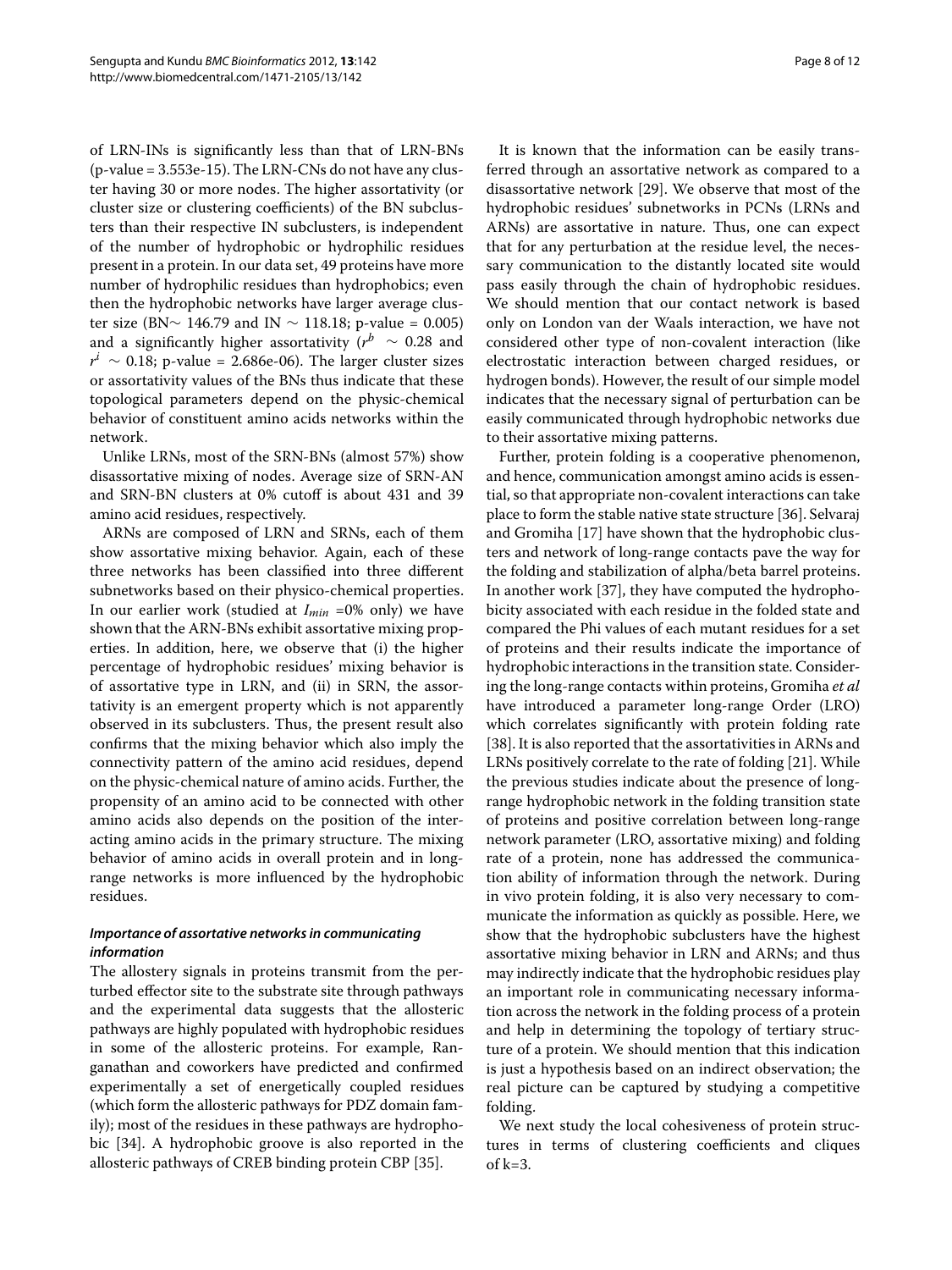## **Clustering coefficients of subnetworks and their effects in protein folding and stability**

Clustering coefficient is a measure of the cliquishness of a network. The average values of clustering coefficients  $(\langle C \rangle)$  for long, short and all-range protein contact networks at  $I_{min} = 0\%$  are listed in Table [1.](#page-5-0) The average clustering coefficients of hydrophobic subclusters  $(\langle C^b \rangle)$  is the highest (even higher than that of all residues network) in both ARNs and LRNs. In deed, in LRNs, the average value of hydrophobic subclusters ( $\langle C_{LRN}^{b} \rangle$ ) is almost 1.5 times and double to those of all amino acids subcluster  $(\langle C_{LRN}^a \rangle)$  and hydrophilic subclusters  $(\langle C_{LRN}^i \rangle)$ , respectively ( $p$ -value  $\langle 2.2e-16 \rangle$ ). No charged subcluster with required number of nodes has been observed.

We know that the higher value of clustering coefficient of a node *i* indicates the higher number of connections among its neighbors (directly connecting nodes). The higher values of  $\langle C \rangle$  in LRN-BNs and ARN-BNs than those of LRN-ANs and ARN-ANs, respectively, suggest that hydrophobic residues with higher clustering values interact in a more connected fashion, stitching different secondary, super-secondary structures and stabilizing the protein structure at the global level.

While the folding of a protein and attainment of the native 3D structure is stabilized by the long-range interactions [\[17\]](#page-10-12), the clustering coefficients of LRNs show a negative correlation with the rate of folding of the proteins [\[21\]](#page-10-9). Understandably, more time is needed for more number of mutual contacts of long-range residues (higher clustering coefficients) for attaining the native state and hence, slower is the rate of folding. Thus it is expected that the higher values of clustering coefficients of a sub network indicate a larger effect on the part of its nodes (residues) in slowing down the rate of folding and helping in local structural organization. Thus, the higher average clustering coefficients of hydrophobic residues suggest higher contribution of hydrophobic residues in the folding rate of a protein.

#### **Occurrence of cliques**

The clustering coefficient,  $\langle C \rangle$  enumerates number of loops of length three. These loops (cliques) of length three can be generated by all possible combination of hydrophobic (B), hydrophilic (I) and charged (C) residues at the vertices of a triangle. Cliques are the subgraphs where every pair of nodes have an edge. In the previous section, we have only focused on BBB, III and CCC loops while studying the BNs, INs and CNs separately. Here, we have considered and calculated all the cliques that can be formed from the possible combination of hydrophobic, hydrophilic and charged residues (BBB, BBI, BBC, BII, BCC, BCI, CCC, III, CII, CCI).

The number of occurrences of all possible combination of cliques has been compared. For each protein, we have normalized the number of occurrences of the BBB or BCI (or others) cliques against the number of hydrophobic/hydrophilic/charged residues present in the protein. For example, a protein 1A2O has 173 hydrophobic residues and 939 BBB cliques, then we normalize the number of BBB cliques by diving it (939) by the number of all possible cliques that can be formed from the combination of 173 hydrophobic residues, and the new normalized value is 0.0011. The clique type with highest normalized clique occurrence value is identified for all the proteins. The relative frequency distribution (in %) of the clique types for ARN, LRN and SRN is shown in Additional file [4A](#page-10-29). As quite expected, nearly 98% of proteins show highest number of BBB cliques in LRN-ANs and ARN-ANs,in while SRN-ANs, maximum number of proteins either have highest number of CCC loops (40.20%) or have highest occurrence of of BBB loops (33.73%). With increase in *Imin* cutoff, the subnetworks show a very interesting trait irrespective of length scale or type. The percentage of charged residues cliques increase with increase with *Imin* cutoff. The frequency of occurrence of CCC loops is consistently followed by the CCI loops in all subnetwork types (Additional file [4B](#page-10-29)). These observations indicate that the charged residues loops (in addition to the hydrophobic loops) within a protein play important role in protein's structural organization.

To quantify how much distantly placed amino acid residues of primary structure form the vertices of a clique, we have used the perimeter of the clique (Additional file [5\)](#page-10-30). The length of each side (edge between amino acid nodes) of a clique is basically the corresponding side (edge) forming amino acid's distance in the primary structure. Higher perimeter of a clique implies more distantly placed residues in primary structure have come closer and making contacts in 3D space, thus playing an important role in fixing the tertiary structures. For each protein, we have calculated the average values of the perimeters for each type of combination of the cliques in ARN-ANs and LRN-ANs. Next, we identified the cliques with maximum values of average perimeters, and counted the number of times each clique type has the maximum average perimeter values. Next, we expressed the count of each clique type in terms of relative percentage i.e. if the count of BBB cliques having highest average perimeter value is 153 (out of total 495 proteins), its relative percentage is 30.90%. The relative percentage of each clique type is calculated and shown in Figure [3.](#page-9-0) As expected, BBB residues cliques cover maximum perimeters in 31% of proteins. Interestingly, the perimeters of all charged residues' cliques (CCC) are maximum in approximately 21% of the proteins. In 11% proteins, hydrophilic loops (III) appear to cover maximum perimeter. Rest of the cliques which have non-similar residues vertices (BCC, BCI, BBC etc), do not show significant preference of any one over the others.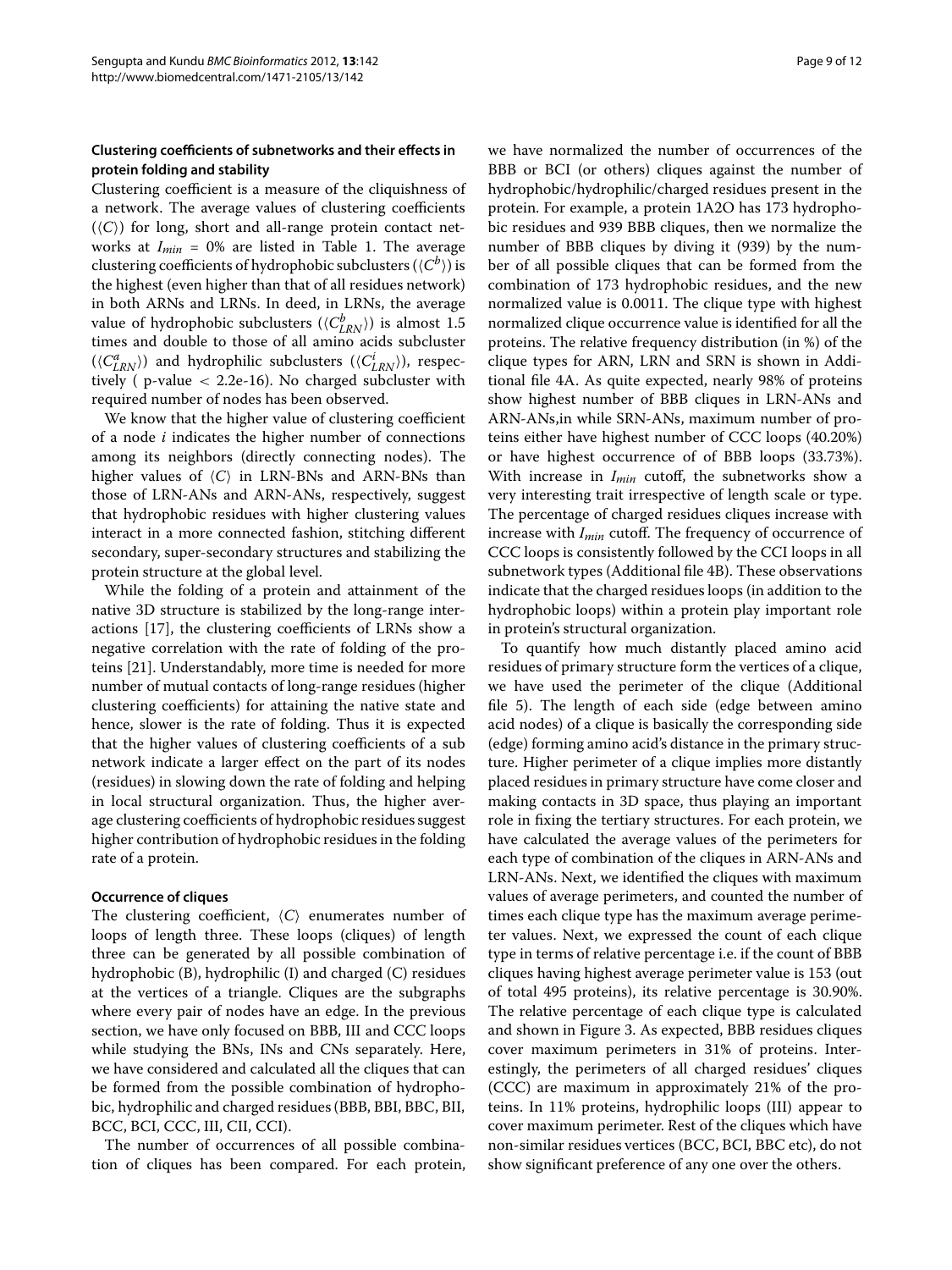

<span id="page-9-0"></span>The occurrences and perimeters covered by cliques makes two clear observations. The first one confirms the well known information about the role of hydrophobic residues in tertiary structure formation. But the novel information which is coming out using the network analysis is that charged residue cliques have a higher strength of interaction among themselves, and that even though fewer in number, the charged cliques definitely bring the distantly placed amino acid residues along a polypeptide chain closer in the 3D space; thus helping in protein's structural organization.

Comparing the transition of largest cluster size of real proteins with random model, Vishveshwara *et al* have concluded that the bond percolation resembles with random model (the probability of connection between two amino acids depends only on a specific *Imin*); however clique percolation cannot be achieved by random like behaviour [\[39](#page-11-4)[,40\]](#page-11-5). Thus, the presence of cliques and their properties are not random; rather they are related to the protein's structural need. However, they have not addressed whether there is any preference of clique of specific amino acid residues. So far our knowledge, no previous study has addressed to compare the perimeter of the cliques. The results based on the perimeters of cliques clearly indicate the importance of charged residues (in addition to hydrophobic) in forming triad of distantly placed segments of primary structures in 3D space.

## **Conclusions**

The information regarding the tertiary structure of a protein is imprinted in the linear arrangement of its constituent amino acids and the said structure has evolved through interactions of amino acids in 3D space. Here, we have analyzed a large number of protein structures with a simple but powerful framework of protein contact network. Our results show that the method can extract

several known properties of protein structure as well as can unravel several new features. The existence of comparatively larger size of LRN-LCC at higher interaction strength cut-off in thermophiles than mesophiles indicate that the higher interaction strengths among the amino acid nodes of these thermophilic long-range clusters provide extra stabilizing force to their tertiary structure. All the different length scale protein contact subnetworks have assortative mixing behavior of the amino acids. While the assortativity of long-range is mainly governed by their hydrophobic subclusters, the short-range assortativity is an emergent property not reflected in further subnetworks. The assortativity of hydrophobic subclusters in long-range and all-range network implies the quicker communication ability of hydrophobic subclusters over the others. We further observe the higher occurrences of hydrophobic cliques with higher perimeters in ARNs and LRNs. In SRNs, charged residues cliques have highest occurrences. In ARNs and LRNs, the percentage of charged residues cliques goes up with increase in interaction strength cutoff. This reflects that charged residues clusters (not just a pair of interaction), in addition to hydrophobic ones, play significant role in stabilizing the tertiary structure of proteins. Further, the assortativity and higher clustering coefficients of hydrophobic longrange and all range subclusters postulate a hypothesis that the hydrophobic residues play the most important role in protein folding; even it controls the folding rate. Finally, we should clearly mention that our network construction explicitly considers only the London van der Waals force among the residues. This does not include electrostatic interaction between charged residues or H-bonding, etc. To get further insights, one should explicitly consider all the non-covalent interactions among amino acids. However, it is interesting to note that the present simple framework of protein contact subnetworks is able to capture several important properties of proteins' structures.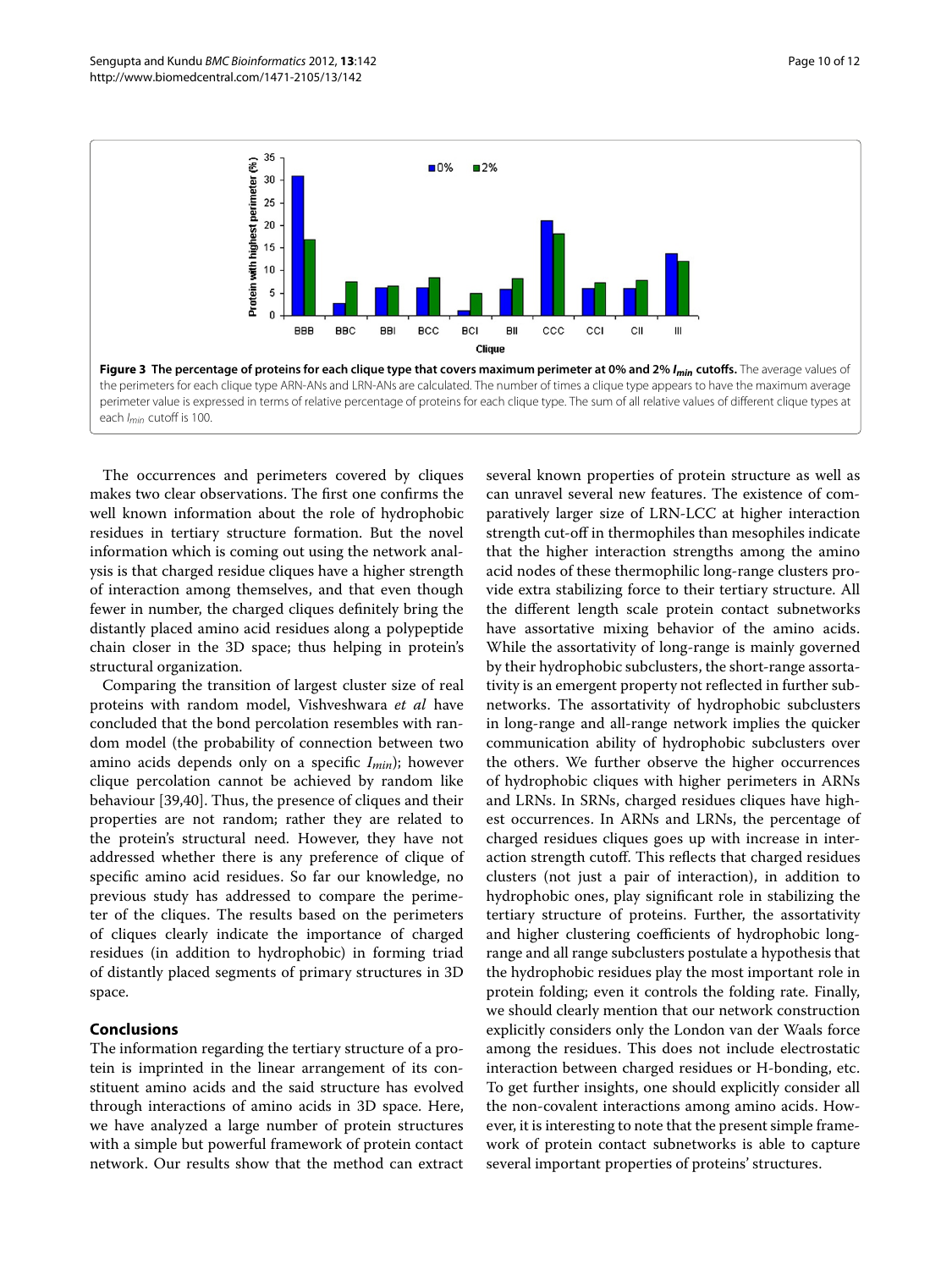## **Additional files**

<span id="page-10-20"></span>**[Additional file 1:](http://www.biomedcentral.com/content/supplementary/1471-2105-13-142-S1.pdf)** PDB codes of the 495 proteins used in the study.

<span id="page-10-24"></span>**[Additional file 2:](http://www.biomedcentral.com/content/supplementary/1471-2105-13-142-S2.pdf)** Transition profiles of largest cluster in different subnetworks are compared for 495 proteins. The size of largest connected component is plotted as a function of *Imin* in different subnetworks for 495 proteins. The cluster sizes are normalized by the number of amino acid in the protein. The different subnetworks are A) Long-range all residue network (LRN-AN). B) Short-range all residue network (SRN-AN). C) All-range all residue network (ARN-AN). D) All-range hydrophobic residue network (ARN-BN). E) All-range hydrophilic residue network (ARN-IN). F) All-range charged residue network (ARN-CN). G) Long-range hydrophobic residue network (LRN-BN). H) Short-range hydrophobic residue network (SRN-BN).

<span id="page-10-25"></span>**[Additional file 3:](http://www.biomedcentral.com/content/supplementary/1471-2105-13-142-S3.pdf)** Different nature of cluster in ARN-AN, LRN-AN and SRN-AN. The nature of cluster in SRN-AN is chain like while the cluster is much more well connected and non-chain like in LRN-AN and ARN-AN.

<span id="page-10-29"></span>**[Additional file 4:](http://www.biomedcentral.com/content/supplementary/1471-2105-13-142-S4.jpeg)** Relative highest frequency distribution in ARN, LRN and SRN. A. The number of occurrences of possible combination of cliques are normalized against the number of hydrophobic/hydrophilic/charged residues present in the protein. The frequency distribution (in %) of the clique types with highest normalized clique occurrence value is plotted for ARN, LRN and SRN at 0% *Imin* cutoff. The sum of all relative values of different clique types for each sub-network type is 100. B. The percentage of charged residues cliques increase with the increase in *Imin* cutoff. This trend is followed at all length-scales. The sum of all relative values of different clique types at each *Imin* cutoff is 100. Some sub-network types are not shown in the figure since they have a very less or no relative occurrence value.

<span id="page-10-30"></span>**[Additional file 5:](http://www.biomedcentral.com/content/supplementary/1471-2105-13-142-S5.pdf)** Illustrative figure explaining perimeters of cliques. Higher perimeter of cliques means amino acids placed more distantly in primary structure come close in 3D space. So these residues must be of high importance in protein structure formation.

#### **Abbreviations**

PCN, Protein contact network; LRN, Long-range interaction network; SRN, Short-range interaction network; ARN, All-range interaction network; BN, Hydrophobic network; IN, Hydrophilic network; CN, Charged network; LCC, Largest connected component; *Imin*, Interaction strength cutoff; *Icritical*, Critical interaction strength; CI, Cooperativity index; *r*, Pearson correlation coefficient; *C*, Clustering coefficient.

#### **Competing interests**

The authors declare that they have no competing interests.

#### **Acknowledgements**

The authors acknowledge DIC of Calcutta University for computational facilities and UGC RFSMS for funding the research. The work is also partially supported by funds for Nanoscience and Technology, at University of Calcutta. The authors thank the two anonymous reviewers for thoroughly reading the paper and providing thoughtful comments.

#### **Author's contributions**

SK designed the experiment, DS performed the whole study and both of them prepared the manuscript. Both authors read and approved the final manuscript.

#### Received: 29 December 2011 Accepted: 21 June 2012 Published: 21 June 2012

#### **References**

- <span id="page-10-0"></span>1. Branden C, Tooze J: *Introduction to Protein Structure*. New York: Garland publishing incorporated; 1998.
- <span id="page-10-1"></span>2. BoIde C, KovaIcs IA, S SM, Palotai R, KorcsmaIros T, Csermely P: **Network analysis of protein dynamics.** *FEBS Lett* 2007, **581:**2776–2782.
- <span id="page-10-18"></span>3. Kannan N, Vishveshwara S: **Identification of side-chain clusters in protein structures by a graph spectral method.** *J Mol Biol* 1999, **292:**441–464.
- <span id="page-10-16"></span>4. Brinda KV, Vishveshwara S: **A network representation of protein structures: implications to protein stability.** *Biophys J* 2005, **89:**4159–4170.
- <span id="page-10-2"></span>5. Greene LH, Higman VA: **Uncovering network systems within protein structures.** *J Mol Biol* 2003, **334:**781–791.
- <span id="page-10-3"></span>6. Dokholyan NV, Li L, Ding F, Shakhnovich I: **Topological determinants of protein folding.** *Proc Natl Acad Sci USA* 2002, **99:**8637–8641.
- 7. del Sol A, Fujihashi H, Amoros D, Nussinov R: **Residues crucial for maintaining short paths in network communication mediate signaling in proteins.** *Mol Syst Biol* 2006, **2:**2006.0019.
- 8. Amitai G, Shemesh A, Sitbon E, Shklar M, Netanely D, Venger I, Pietrokovski S: **Network analysis of protein structures identifies functional residues.** *J Mol Biol* 2004, **344:**1135–1146.
- 9. Vendruscolo M, Dokholyan NV, Paci E, Karplus M: **Small-world view of the amino acids that play a key role in protein folding.** *Phys Rev E* 2002, **65:**06191.
- 10. Kundu S: **Amino acids network within protein.** *Physica A* 2005, **346:**104–109.
- 11. Aftabuddin M, Kundu S: **Weighted and Unweighted network of amino acids within protein.** *Physica A* 2006, **39:**895–904.
- <span id="page-10-4"></span>12. Aftabuddin M, Kundu S: **Hydrophobic, hydrophilic, and charged amino acid networks within protein.** *Biophys J* 2007, **93:**225–231.
- <span id="page-10-5"></span>13. Aftabuddin M, Kundu S: **AMINONET - a tool to construct and visualize amino acid networks, and to calculate topological parameters.** *J Appl Cryst* 2010, **43:**367–369.
- <span id="page-10-6"></span>14. Gromiha MM, Selvara S: **Influence of medium and long-range interactions in protein folding.** *Prep Biochem and biotechnol* 1999, **29:**339–351.
- <span id="page-10-8"></span>15. Anderson JS, Scheraga HA: **Effect of Short- and Long-Range Interactions on Protein Folding.** *J Protein Chem* 1982, **1:**281–304.
- 16. Go N, Taketomi H: **Respective roles of short- and long-range interactions in protein folding.** *Proc Natl Acad Sci USA* 1978, **75:**559–563.
- <span id="page-10-12"></span>17. Selvaraj S, Gromiha MM: **Role of Hydrophobic Clusters and Long-Range Contact Networks in the Folding of** (α/β)<sup>8</sup> **Barrel Proteins.** *Biophys J* 2003, **84**(3):1919–1925.
- 18. Ponnuswamy PK, Warme PK, Scheraga HA: **Role of medium-range interactions in proteins.** *Proc Natl Acad Sci USA* 1973, **70:**830–833.
- <span id="page-10-13"></span>19. Gromiha MM, Selvaraj S: **Inter-residue Interactions in Protein Folding and Stability.** *Prog Biophys Mol Biol* 2004, **86:**235–277.
- <span id="page-10-7"></span>20. Gromiha MM, Thangakani AM: **Role of medium- and long-range interactions to the stability of the mutants of T4 lysozyme.** *Prep Biochem Biotech* 2001, **31:**217–227.
- <span id="page-10-9"></span>21. Bagler G, Sinha S: **Assortative mixing in Protein Contact Networks and protein folding kinetics.** *Bioinformatics* 2007, **23:**1760–1767.
- <span id="page-10-10"></span>22. Dyson HJ, Wright PE, Scheraga HA: **The role of hydrophobic interactions in initiation and propagation of protein folding.** *Proc Natl Acad Sci USA* 2006, **103:**13057–13061.
- 23. Zhou R, Silverman BD, Royyuru AK, Athma P: **Spatial profiling of protein hydrophobicity: native vs. decoy structures.** *Proteins* 2003, **52:**561–572.
- <span id="page-10-11"></span>24. Southhall NT, Dill KA, Haymet ADJ: **A view of the hydrophobic effect.** *J Phys Chem B* 2002, **106:**521–533.
- <span id="page-10-14"></span>25. Poupon A, Mornon JP: **Predicting the protein folding nucleus from sequences.** *FEBS Lett* 1999, **452:**283–289.
- <span id="page-10-15"></span>26. Sengupta D, Kundu S: **Do topological parameters of amino acids within protein contact networks depend on their physico-chemical properties?** *Physica A* 2012, **391:**4266–4278.
- <span id="page-10-17"></span>27. Tinoco I, Sauer K, Wang JC: *Physical Chemistry: Principles and Application in Biological Sciences*. New Jersey: Prentice-Hall Englewood Cliffs; 2001.
- <span id="page-10-19"></span>28. **PDB Protein Data Bank.** [\[http://www.rcsb.org\]](http://www.rcsb.org).
- <span id="page-10-21"></span>29. Newman MEJ: **Assortative mixing in networks.** *Phys Rev Lett* 2002, **89:**208701–208704.
- <span id="page-10-22"></span>30. Newman MEJ, Watts DJ, L BA: *The Structure and Dynamics of Networks*. Princeton: Princeton Univ Press; 2006.
- <span id="page-10-23"></span>31. Ghosh A, Brinda KV, Vishveshwara S: **Dynamics of lysozyme structure network: probing the process of unfolding.** *Biophys J* 2007, **92**(7):2523–2535.
- <span id="page-10-26"></span>32. Segel IH: *Biochemical Calculations*. New York: John Wiley and Sons; 1997.
- <span id="page-10-27"></span>33. Gromiha MM: **Important inter-residue contacts for enhancing the thermal stability of thermophilic proteins.** *Biophys Chem* 2001, **21:**71–77.
- <span id="page-10-28"></span>34. Suel GM, Lockless SW, Wall MA, Ranganathan R: **Evolutionarily conserved networks of residues mediate allosteric communication in proteins.** *Nat Struct Biol* 2003, **10:**59–69.